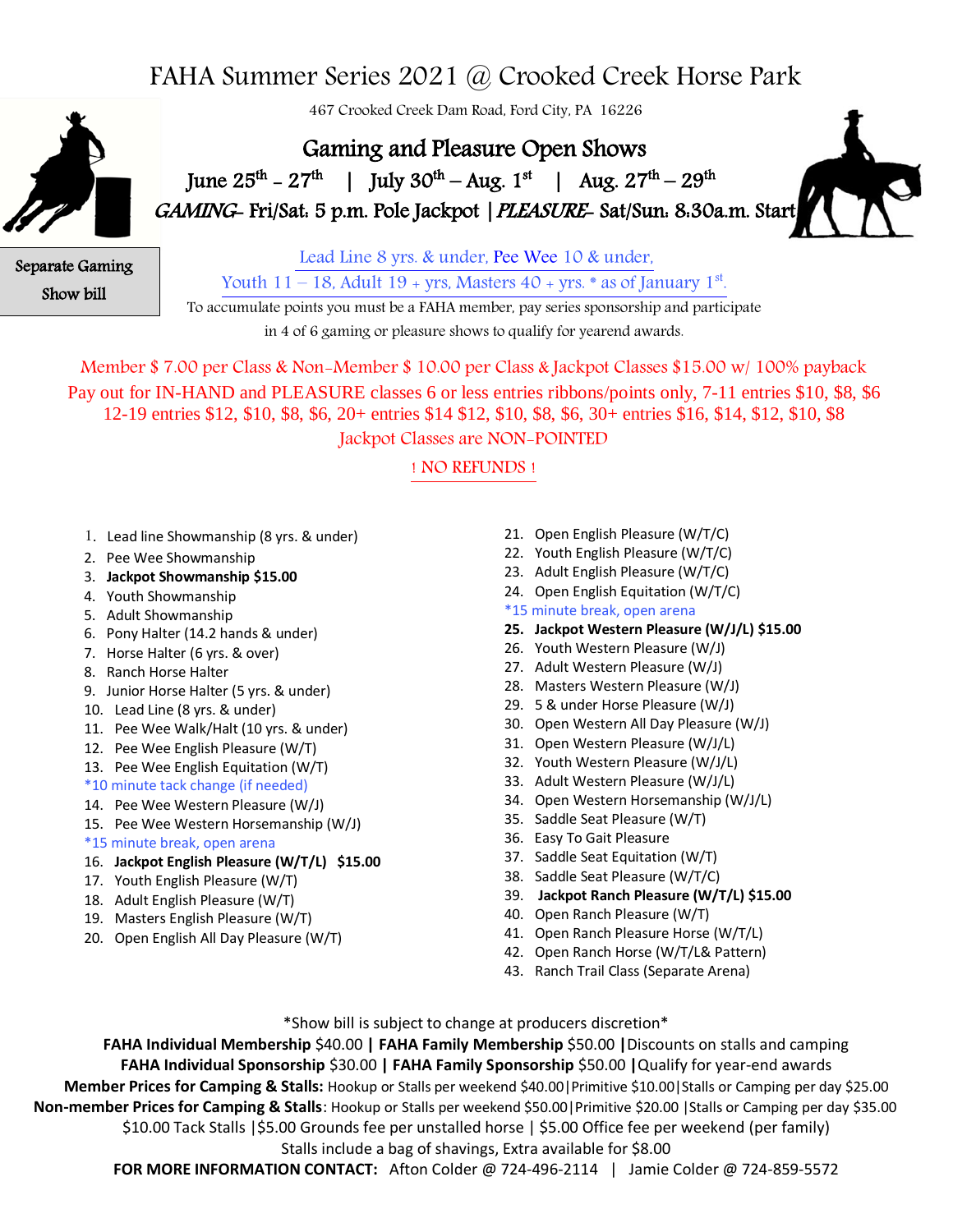# FAHA Summer Series 2021 @ Crooked Creek Horse Park



467 Crooked Creek Dam Road, Ford City, PA 16226

## Gaming and Pleasure Open Shows

**1** June  $25^{th} - 27^{th}$  | July  $30^{th} - Aug. 1^{st}$  | Aug.  $27^{th} - 29^{th}$ GAMING- Fri/Sat: 5p.m. Pole Jackpot|PLEASURE -Sat/Sun: 8:30a.m. Start



Separate Pleasure Show bill

Lead Line 8 & under, Pee Wee 10 yrs. & under,

Youth  $11-18$ , Adult  $19$  + yrs, Masters  $40$ + yrs.  $*$  as of January  $1<sup>st</sup>$ .

To accumulate points you must be a FAHA member, pay series sponsorship and participate

in 4 of 6 gaming or pleasure shows to qualify for yearend awards.

### GAMING SCHEDULE AS FOLLOWS:

Entry Fees: Member \$ 7.00 per Class & Non-Member \$ 10.00 per Class & Jackpots \$20.00 w/ 100% payback

Pay out for Gaming classes 6 or less entries ribbons/points only, 7-11 entries \$10, \$8, \$6 12-19 entries \$12, \$10, \$8, \$6, 20+ entries \$14, \$12, \$10, \$8, \$6, 30+ entries \$16, \$14, \$12, \$10, \$8

#### Jackpot Classes are NON-POINTED

Barrel Exhibition will start no sooner than 3 p.m. on Saturdays | Pole Jackpot will start no sooner than 5 p.m.

\*Exhibitions on Saturday may be limited ! NO REFUNDS!

- 1. Barrel Exhibition \$ 5.00 (60 second limit)
- 2. Pole Exhibition \$ 5.00 (60 second limit)
- 3. **4D - Pole Jackpot \$ 20.00** 
	- (1,2,3 second split)
- 4. Youth Poles
- 5. Adult Poles
- 6. Master Poles
- 7. Leadline Poles
- 8. Pee Wee Poles
- 9. Leadline Barrels
- 10. Pee Wee Barrels
- 11. **4D - Barrel Jackpots \$ 20.00**  (1/2, 1, 2 second split)
- 12. Youth Barrels
- 13. Adult Barrels
- 14. Masters Barrels
- 15. Open Down & Back
- 16. Open Straightway Barrels (w/ Bobble Barrels)

\* Option to Rollover times from class 3 & 9 to Age Divisions \*Rollovers are encouraged\* \*Rollovers must be declared before the start of Jackpots \*If you Rollover you CANNOT have your run as an exhibition

\*Classes 4,5,6,7,8,9,10,12,13,14 will be ran consecutively by age divisions and placed by age divisions \*Will drag no more than every 10 horses

\*Show bill is subject to change at producers discretion\*

**FAHA Individual Membership** \$40.00 **| FAHA Family Membership** \$50.00 **|**Discounts on stalls and camping **FAHA Individual Sponsorship** \$30.00 **| FAHA Family Sponsorship** \$50.00 **|**Qualify for year-end awards **Member Prices for Camping & Stalls:** Hookup or Stalls per weekend \$40.00|Primitive \$10.00|Stalls or Camping per day \$25.00 **Non-member Prices for Camping & Stalls**: Hookup or Stalls per weekend \$50.00|Primitive \$20.00|Stalls or Camping per day \$35.00 \$10.00 Tack Stalls |\$5.00 Grounds fee per unstalled horse | \$5.00 Office fee per weekend (per family) Stalls include a bag of shavings, Extra available for \$8.00

**FOR MORE INFORMATION CONTACT:** Afton Colder @ 724-496-2114 | Jamie Colder @ 724-859-5572